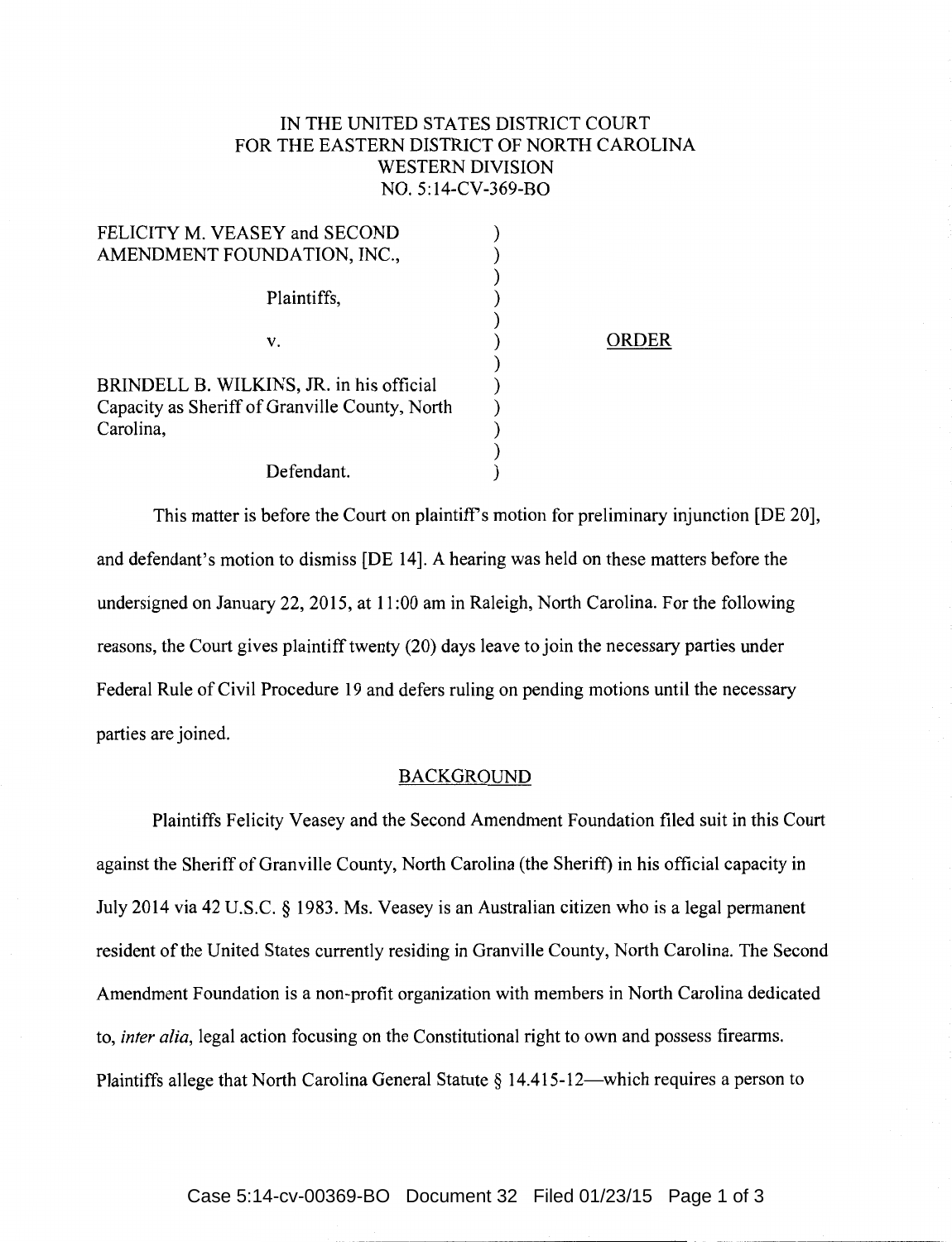demonstrate American citizenship prior to obtaining a concealed carry permit—violates the Second and Fourteenth Amendments to the United States Constitution. In North Carolina, each county's Sheriff's Office is the issuing authority for concealed carry permits within its county.

## DISCUSSION

The arguments at the hearing demonstrate that the parties are not in disagreement about the substantive issue before the Court. The parties do disagree, however, on whether the State of North Carolina (the State) is a necessary party pursuant to Federal Rule of Civil Procedure 19(a).

Rule 19(a) requires the joinder of a party if "that person claims an interest relating to the subject of the action and is so situated that disposing of the action in the person's absence may ... . as a practical matter impair or impede the person's ability to protect the interest." Fed. R. Civ. P.  $19(a)(1)(B)(i)$ . The Sheriff contends that the State is a necessary party to the instant lawsuit because it has an interest in preserving the constitutionality of the regulatory scheme enacted by its General Assembly and disposing of this action in the State's absence might impair the State's ability to protect that interest. The Court agrees. Were the Court to rule in plaintiffs favor, collateral estoppel would preclude the Sheriffs Offices, at the very least, within the Eastern District of North Carolina from enforcing North Carolina law without affording the State any ability to protect its own interest in the constitutionality and enforcement of its law.

At this stage, however, the Court does not agree with the Sheriff's argument that the Eleventh Amendment bars the State's joinder and requires dismissal, given that plaintiffs are seeking only prospective injunctive relief. As plaintiffs point out, the proper course of action is amendment, rather than outright dismissal, of the complaint. Accordingly, the Court DIRECTS plaintiffs to amend their complaint to include the appropriate state officer or officers within twenty (20) days of the date of this Order.

2